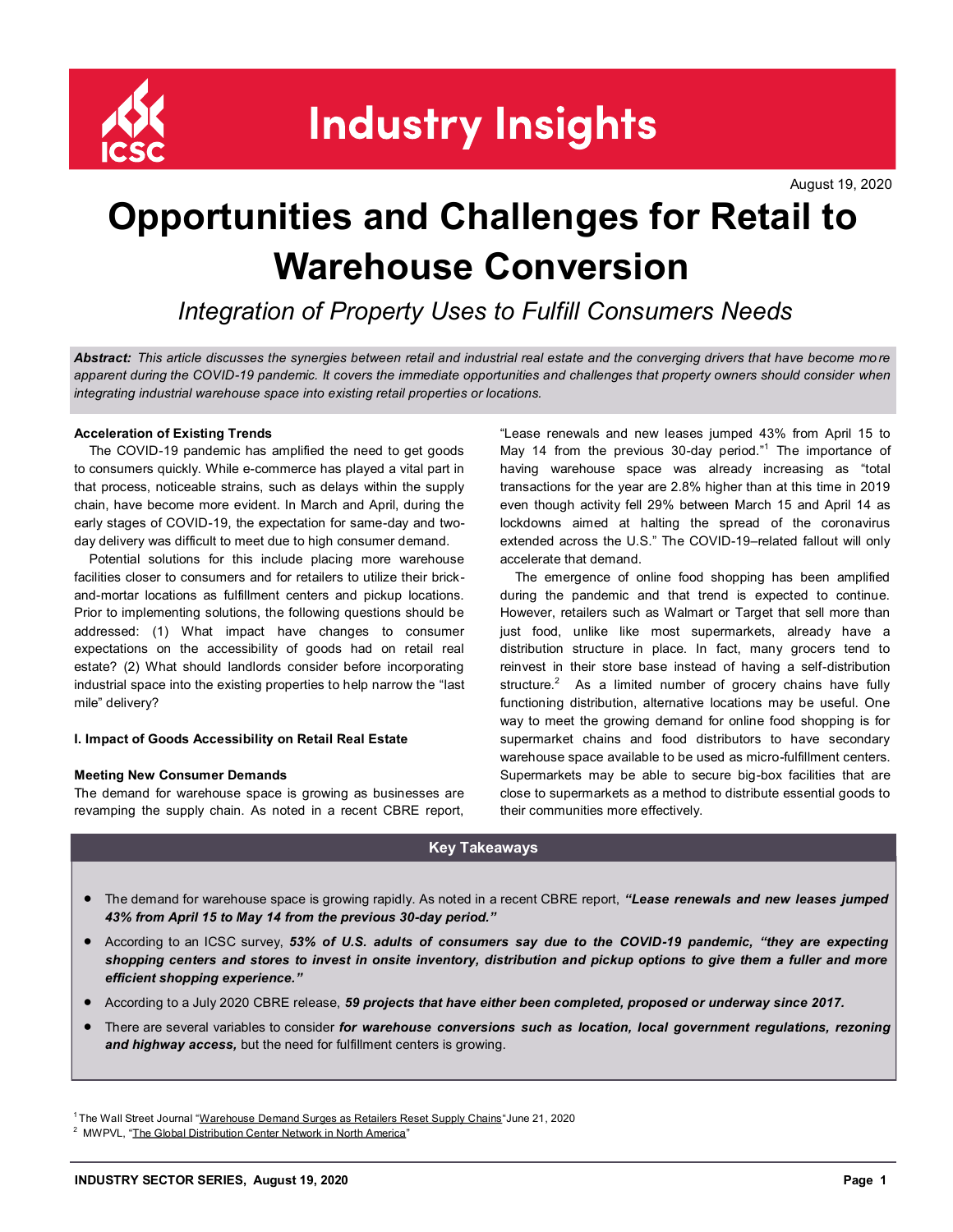

# **Proximity Advantage of Physical Locations**

 Shopping centers are already positioned near the consumer and in many cases offer large spaces to accommodate distribution. The obvious benefit to converting existing retail locations to warehouse space is to serve customers more quickly and become a last mile delivery solution. Conversions from retail to industrial properties across the U.S. have accelerated to meet ecommerce needs.

 According to a July 2020 CBRE release, there are 59 projects that have either been completed, proposed or underway since 2017. $3$  This is up from 24 conversions that began since 2017, as reported in January 2019.<sup>4</sup> These projects total approximately 13.8 million sq. ft. of retail space converted to 15.5 million sq. ft. of industrial space.

A recent NAIOP<sup>5</sup> article noted that one approach gaining traction is to merge retail and warehouse into one location to create a "hybrid" mall, also referred to as shopping fulfillment centers or SFS. One such company at the forefront of this concept is ShopFulfill, which offers turnkey services to retailers and brands related to fulfillment and distribution. The approach allows brickand-mortar retailers to serve the consumer with a wider array of easily accessible inventory that can be sold in-store or shipped. ICSC's consumer survey shows 53% of consumers say due to the COVID-19 pandemic, "they are expecting shopping centers and stores to invest in on-site inventory, distribution and pickup options to give them a fuller and more efficient shopping experience" and is most notable in the South region. (See Chart 1.)

# **Chart 1**

Consumer Expectations Shopping Centers and Stores to Invest in Onsite Inventory, Distribution and Pickup Options



#### Source: ICSC Research

 It is unclear what pandemic-driven consumer behaviors and expectations will remain as COVID-19 eventually subsides and people resume their daily lives. However, the potential need for more space to accommodate social distancing may result in retailers' moving to a showrooming model that allows for space but meets the shopper's desire to touch and feel items prior to making a purchase. With less inventory in store, the need for the immediate availability of goods nearby could increase the presence of localized warehouses.

# **Consumer Demand for Convenience**

 Companies that invested heavily in automation before COVID-19 have had the easiest time implementing curbside pickup—and customers appear to be responding. In Q1 2020, more than 2 million customers tried Target's drive-up service for the first time and four-times more customers tried Walmart's curbside pickup for the first time compared with recent periods.

 Target and Walmart with big-box facilities saw a quarterly sales lift of roughly 10% during February, March and April (see quarterly 10Q reports). Most of the increase occurred in March and April, as those retailers were well positioned as fulfillment centers with large locations that could handle the demand for essential goods. Both retailers reaped the rewards of curbside pickup, and Walmart Inc.'s first quarter U.S. ecommerce sales (ended May 1) rose by 74% as the coronavirus outbreak drove more shoppers to buy online and pick up outside stores.

## **II. Considerations Before Converting Retail to Industrial Use**

## **Local Government Resistance: Regulations and Traffic**

 One major obstacle is convincing municipalities that there is a pressing need for more industrial space and how it can enhance retail and serve the community to a higher degree. Despite the potential benefit in some cases of increased property tax revenue from previously vacant locations, local governments are sometimes reluctant to add industrial space to their communities. Concerns of residents in nearby areas around traffic, heavy trucking and air pollution are factors that often deter local governments from adopting industrial conversions.

 Depending on local requirements and regulations, retail properties often require rezoning for industrial-type use. Municipalities have sometimes opposed rezoning, fearing that the converted space might service areas outside the community. However, same-day delivery spurred by e-commerce is forcing adequate distribution to the community to become a requirement. which may lead to a reassessment of zoning restrictions. Trade areas for fulfillment must be considered (for grocery stores, I is 3-5 miles; for industrial space, it is much larger) . However, local governments may limit the number of properties that will be available for conversion and rezoned for industrial use.

### **Site Selection, Viable Locations and Conversion**

 Vacant big-box or anchor spaces can make for good locations for conversion to a distribution center, and those locations that are easily accessible to a highway are ideal. However, those same locations are also often near populations and may still have the potential to be viable retail properties. As a result of that uncertainty, local governments may not see the need to authorize retail-to-industrial conversions and may opt to maintain a retail use for the property.

 While location is a key driver for a retail-to-industrial conversion, logistics and costs need to be considered as well. Converting retail space into a fully functioning warehouse facility capable of distributing large quantities of goods may require extensive

<sup>&</sup>lt;sup>3</sup> CBRE U.S. MarketFlash: "Retail-to-[Industrial Property Conversions Accelerate](https://www.cbre.us/research-and-reports/US-MarketFlash-Retail-to-Industrial-Property-Conversions-Accelerate)" July 23, 2020

<sup>&</sup>lt;sup>4</sup> According to CBRE U.S. MarketFlash: [Trading Places: Retail Properties Converted to Industrial Use,](https://www.cbre.us/research-and-reports/trading-places-retail-properties-converted-to-industrial-use) January 2019.

<sup>&</sup>lt;sup>5</sup>NAIOP Development: "Retail-to-[Warehouse Conversions Gain Momentum](https://www.naiop.org/Research-and-Publications/Magazine/2019/Fall-2019/Development-Ownership/Retail-to-Warehouse--Conversions--Gain-Momentum)," Fall 2019, Ron Derven, Jennifer LeFurgy, Ph.D.